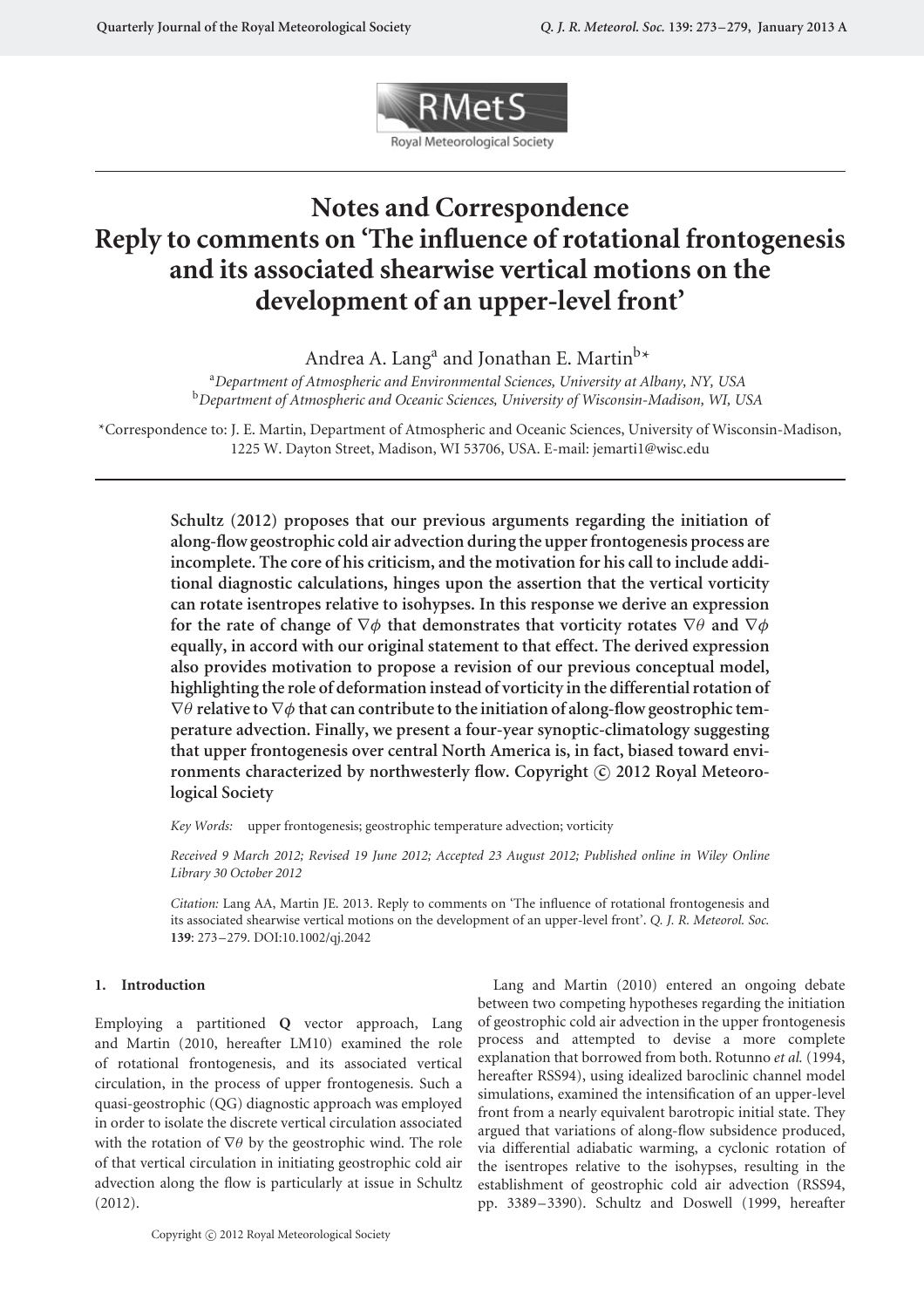SD99) and Schultz and Sanders (2002, hereafter SS02), on *2.1. Rotation of* ∇*θ* the other hand, concluded that the onset of geostrophic cold air advection arises from the cyclonic rotation of isentropes relative to isohypses forced by the vorticity term in the rotational frontogenesis function. This explanation, however, depends implicitly upon whether the isentropes are differentially rotated relative to the isohypses. Schultz and Doswell (1999) acknowledge that 'the height field, as well as the thermal field, will be altered by the relative vorticity', but they go on to assert that 'the rotation of the isohypses by the vorticity is a secondary effect' (p. 2543, footnote).

Nearly all the issues raised in Schultz (2012) regarding LM10 revolve around the assertion that vorticity can differentially rotate isotherms relative to isohypses – an assertion that underlies the interpretation of certain diagnostic calculations made by SD99 and SS02, the absence of which in LM10 occasioned the present exchange. Therefore, in order to address these issues, our response is organized in the following manner. In section 2 we derive an expression for  $\frac{d}{dt_g}\nabla\phi$ . The result proves our original proposition that 'vorticity rotates every vector field equally, and therefore cannot promote the *differential* rotation of ∇*θ* relative to ∇*φ* required to initiate along-flow *geostrophic* cold air advection'(LM10, p. 240). The derived expression also motivates a revision of the conceptual model originally offered in LM10 that suggests the RSS94 emphasis on along-flow subsidence gradients and the SD99 emphasis on kinematic rotational frontogenesis are interconnected aspects of a single dynamical process (rotational frontogenesis) that plays a central role in the initiation of along-flow geostrophic cold air advection during upper-level frontogenesis. In section 3 we present the initial results from a four-year climatology of upper-level fronts over continental North America that demonstrate a substantially higher incidence of northwesterly flow upper frontogenesis than that suggested by the climatology presented in SD99.

#### **2. Vorticity rotates every vector field equally**

One of Schultz's criticisms of LM10 is that we do not calculate all three terms in the rotational frontogenesis equation and so leave readers unable to determine the relative magnitudes of the vorticity and deformation contributions to rotation compared with that made by the tilting term. This admonition would be appropriate were the missing diagnostics able to testify to a differential rotation of ∇*θ* relative to ∇*φ* that would encourage the development of along-flow geostrophic cold air advection. We made clear in LM10 that we did not believe this to be the case (at least with regard to the role of vorticity, p. 240) but we did not prove it. In this section of our response, we demonstrate that the vorticity is never able to make such a contribution, directly contradicting the central conclusions of SD99 and SS02. We then proceed to show that, under certain circumstances, the deformation *can* make such a contribution but that it is equally powerless to do so if the initial state is equivalent barotropic. We end the section by proposing a revision of the original LM10 conceptual model that centres on the geostrophic deformation instead of the geostrophic vorticity as the primary kinematic agent of rotational frontogenesis. We begin by reviewing the role of geostrophic vorticity and deformation in altering the direction of ∇*θ* .

Keyser*et al.*(1988) defined the vector frontogenesis function as

$$
\mathbf{F} = \frac{\mathrm{d}}{dt} \nabla \theta
$$

and noted that the **Q** vector is the geostrophic equivalent of **F** and so is expressed as

$$
\mathbf{Q} = \frac{\mathrm{d}}{dt_{\mathrm{g}}} \nabla \theta.
$$

The along-isentrope component of **Q** (**Q***s*), which describes the rate of change of direction of ∇*θ* produced by the geostrophic flow, is given by

$$
\mathbf{Q}_s = \frac{\mathbf{Q} \cdot (\hat{k} \times \nabla \theta)}{|\nabla \theta|} \left[ \frac{\hat{k} \times \nabla \theta}{|\nabla \theta|} \right]
$$

where  $\hat{\mathbf{s}} = \frac{\hat{k} \times \nabla \theta}{\nabla \theta}$  is the unit vector in the along-isentrope direction. This expression can be recast in terms of the geostrophic stretching  $(E_1)$  and shearing  $(E_2)$  deformations along with the geostrophic vorticity ( $\zeta_{g}$ ) as

$$
\mathbf{Q}_s = \left[ \frac{E_1 \left( \frac{\partial \theta}{\partial x} \frac{\partial \theta}{\partial y} \right)}{|\nabla \theta|^2} - \frac{E_2 \left( \frac{\partial \theta^2}{\partial x} - \frac{\partial \theta^2}{\partial y} \right)}{2|\nabla \theta|^2} + \frac{\zeta_{\mathbf{g}}}{2} \right] (\hat{\mathbf{k}} \times \nabla \theta).
$$

Thus, it is possible to separate the contributions of geostrophic deformation and geostrophic vorticity to the rotation of ∇*θ* as

$$
\mathbf{Q}_{SDEF} = \left[ \frac{E_1 \left( \frac{\partial \theta}{\partial x} \frac{\partial \theta}{\partial y} \right)}{|\nabla \theta|^2} - \frac{E_2 \left( \frac{\partial \theta^2}{\partial x} - \frac{\partial \theta^2}{\partial y} \right)}{2|\nabla \theta|^2} \right] (\hat{\mathbf{k}} \times \nabla \theta) \tag{1a}
$$

and

$$
\mathbf{Q}_{\text{svORT}} = \left[\frac{\zeta_{\text{g}}}{2}\right] (\hat{\mathbf{k}} \times \nabla \theta), \tag{2a}
$$

respectively<sup>∗</sup>. Recalling that  $\mathbf{Q}_s = \mathbf{Q}_s$ **s**, the magnitude  $(Q_s)$ of the rotation of ∇*θ* contributed by geostrophic vorticity can be written as

$$
Q_{s_{VORT}} = |\nabla \theta| \frac{\zeta_g}{2}.
$$

Rotation of isentropes can be assessed by considering the rate of change of  $\alpha_{\theta}$ , the angle between the *x* axis and the along-isentrope direction, **s**. From Figure 1 it is clear that

$$
\tan \alpha_{\theta} = -\frac{\partial \theta}{\partial x} / \frac{\partial \theta}{\partial y}.
$$

<sup>∗</sup>As a consequence of this separability, it is also possible to partition the total shearwise QG omega (related to −2∇ · **Q***s*) into discrete portions attributable to the geostrophic vorticity and deformation as shown by Martin (1999).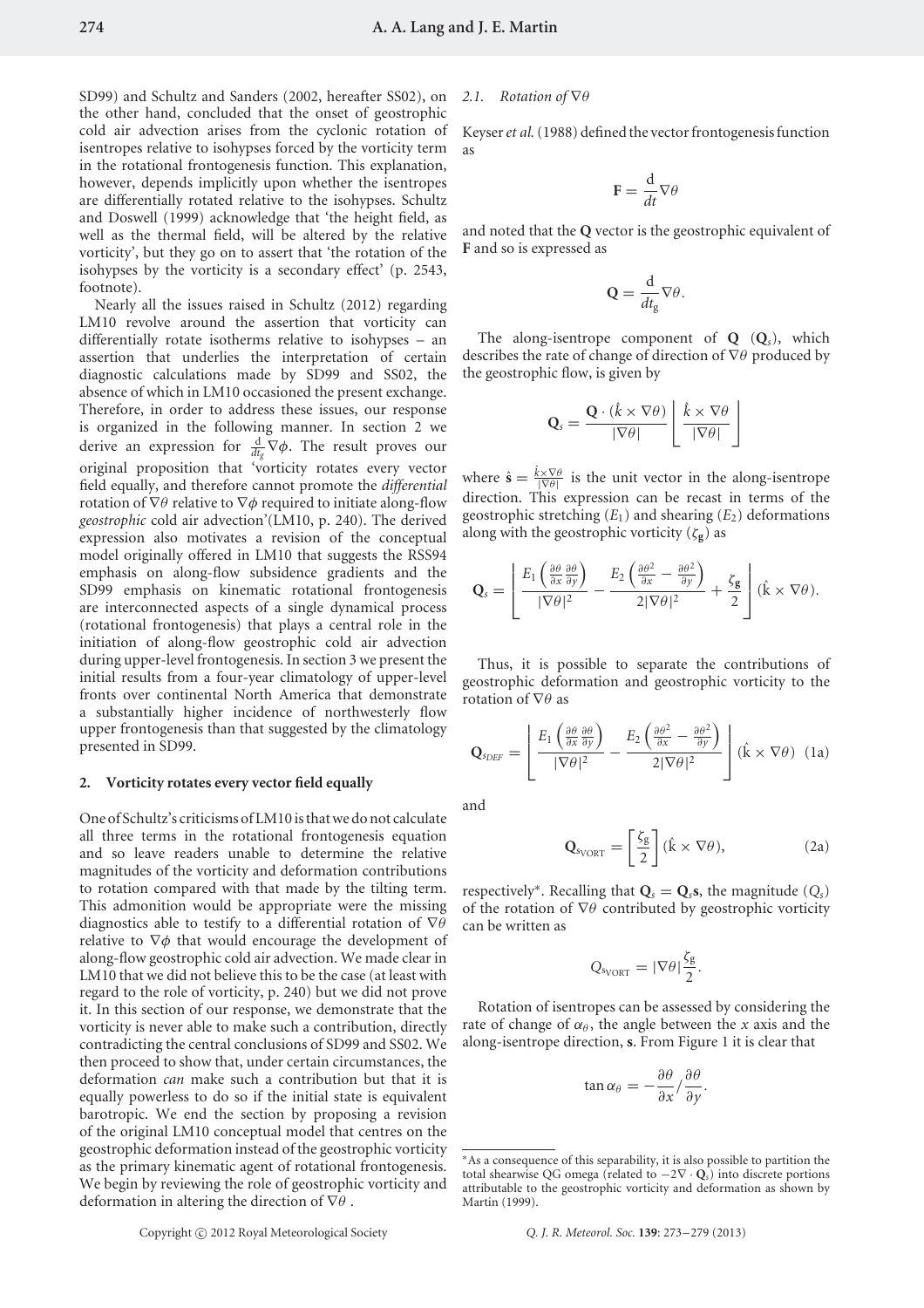

**Figure 1.** Schematic of the Cartesian systems  $(s, n)$  and  $(x', y')$  defined locally by rotating the original (*x*, *y*) system through the angles *α* and *δ*. The *s* axis is tangent to the isentropes (isohypses) with the *n* axis pointing toward lower *θ* ( $φ$ ). The  $(x', y')$  system is defined such that the shearing deformation vanishes and *x*' serves as the axis of dilatation.

The Lagrangian derivative of that expression yields

$$
\sec^2 \alpha_\theta \frac{d\alpha_\theta}{dt_g} = \left( \frac{d}{dt_g} \left( \frac{\partial \theta}{\partial y} \right) \frac{\partial \theta}{\partial x} - \frac{d}{dt_g} \left( \frac{\partial \theta}{\partial x} \right) \frac{\partial \theta}{\partial y} / \left( \frac{\partial \theta}{\partial y} \right)^2 \right).
$$

Keyser *et al.* (1988) showed that  $Q_s = -\frac{1}{|\nabla \theta|}$  $\left(\frac{d}{dt_g}\left(\frac{\partial\theta}{\partial x}\right)\right)$  $\frac{\partial \theta}{\partial y} - \frac{d}{dt_g} \left( \frac{\partial \theta}{\partial y} \right) \frac{\partial \theta}{\partial x}$  and, because  $\cos \alpha_\theta = -\frac{\partial \theta}{\partial y} / |\nabla \theta|$ , that  $Q_s = |\nabla \theta| \frac{d\alpha_\theta}{dt_g}$ . Given that the contributions to  $Q_s$  from geostrophic vorticity and deformation are separable, then

$$
\left(\frac{d\alpha_{\theta}}{dt_{g}}\right)_{VORT} = \frac{Q_{SVORT}}{|\nabla \theta|} = \frac{\zeta_{g}}{2}.
$$
 (3a)

By rotating coordinate axes such that the shearing deformation  $(E_2)$  is eliminated,  $Q_{sDEF}$  can be rewritten as

$$
\mathbf{Q}_{\text{sDEF}} = \left[ \frac{E \sin 2\beta_{\theta}}{2} \right] (\hat{k} \times \nabla \theta)
$$

where *E* is the total deformation field and  $\beta_{\theta}$  is the angle between the isentropes and the axis of dilatation of the total deformation field (Figure 1). This means that the magnitude of the rotation of ∇*θ* made by the geostrophic deformation is given by

$$
Q_{\text{SDEF}} = |\nabla \theta| \left[ \frac{E \sin 2\beta_{\theta}}{2} \right]
$$

and, because  $Q_{\text{sDEF}} = |\nabla \theta| \left( \frac{d\alpha_{\theta}}{dt_{\text{g}}} \right)$  $_{\rm DEF}$ , then /

$$
\left(\frac{d\alpha_{\theta}}{dt_{g}}\right)_{DEF} = \left[\frac{E\sin 2\beta_{\theta}}{2}\right].
$$
 (4a)

### *2.2. Rotation of* ∇*φ*

In order to quantify the differential rotation of ∇*θ* relative to ∇*φ* it is necessary to consider how the geostrophic flow

can alter the direction of ∇*φ*. If we now define a vector **Y** as the rate of change, following the geostrophic flow, of the vector  $\nabla \phi$ , then  $\mathbf{Y} = \frac{d}{dt_g} \nabla \phi = \frac{\partial}{\partial t} \nabla \phi + u_g \frac{\partial}{\partial x} \nabla \phi + v_g \frac{\partial}{\partial y} \nabla \phi$ . Expanding this expression yields;

$$
\mathbf{Y} = \frac{\partial}{\partial x}\hat{i}\left(\frac{\partial\phi}{\partial t} + u_g\frac{\partial\phi}{\partial x} + v_g\frac{\partial\phi}{\partial y}\right) \n+ \frac{\partial}{\partial y}\hat{j}\left(\frac{\partial\phi}{\partial t} + u_g\frac{\partial\phi}{\partial x} + v_g\frac{\partial\phi}{\partial y}\right) + \left(-\frac{\partial\mathbf{V}_g}{\partial x}\cdot\nabla\phi\right)\hat{i} \n+ \left(-\frac{\partial\mathbf{V}_g}{\partial y}\cdot\nabla\phi\right)\hat{j}.
$$

As the geostrophic wind cannot advect *φ*, this reduces to

$$
\mathbf{Y} = \nabla \frac{\partial \phi}{\partial t} + \left( -\frac{\partial \mathbf{V}_g}{\partial x} . \nabla \phi \right) \hat{i} + \left( -\frac{\partial \mathbf{V}_g}{\partial y} . \nabla \phi \right) \hat{j}.
$$

**Y** can be split into components across- and alongisohypses that describe the changes in magnitude and direction of ∇*φ*, respectively. We can call the latter component **Y**<sub>s</sub> and it is equal to  $Y_s = \frac{Y \cdot (k \times \nabla \phi)}{|\nabla \phi|}$ |∇*φ*| (ˆ k×∇*φ*) |∇*φ*<sup>|</sup> . As  $fV_g = \hat{k} \times \nabla \phi$ ,

$$
\mathbf{Y}_{s} = \left[ \frac{f \mathbf{V}_{g} \cdot \nabla \left( \frac{\partial \phi}{\partial t} \right) - f u_{g} \left( \frac{\partial \mathbf{V}_{g}}{\partial x} \cdot \nabla \phi \right) - f v_{g} \left( \frac{\partial \mathbf{V}_{g}}{\partial y} \cdot \nabla \phi \right)}{|\nabla \phi|^{2}} \right]
$$
  
( $\hat{\mathbf{k}} \times \nabla \phi$ ).

Expressed in terms of the geostrophic stretching and shearing deformations and the geostrophic vorticity (and recalling that  $f u_{\rm g} = -\frac{\partial \phi}{\partial y}$  and  $f v_{\rm g} = \frac{\partial \theta}{\partial x}$ , this can be rewritten as

$$
\mathbf{Y}_{s} = \left[ \frac{f \mathbf{V}_{g} \cdot \nabla \left( \frac{\partial \phi}{\partial t} \right)}{|\nabla \phi|^{2}} + \frac{E_{1} \left( \frac{\partial \phi}{\partial x} \frac{\partial \phi}{\partial y} \right)}{|\nabla \phi|^{2}} - \frac{E_{2} \left( \frac{\partial \phi^{2}}{\partial x} - \frac{\partial \phi^{2}}{\partial y} \right)}{2|\nabla \phi|^{2}} + \frac{\zeta_{g}}{2} \right]
$$
\n
$$
(\hat{\mathbf{k}} \times \nabla \phi)
$$

making clear that the contributions to the rotation of ∇*φ* by the geostrophic deformation and vorticity are separable as

$$
\mathbf{Y}_{\text{SDEF}} = \left[ \frac{E_1 \left( \frac{\partial \phi}{\partial x} \frac{\partial \phi}{\partial y} \right)}{|\nabla \phi|^2} - \frac{E_2 \left( \frac{\partial \phi^2}{\partial x} - \frac{\partial \phi^2}{\partial y} \right)}{2|\nabla \phi|^2} \right] (\hat{k} \times \nabla \phi) \tag{1b}
$$

and

$$
\mathbf{Y}_{\text{svORT}} = \frac{\zeta_{\text{g}}}{2} (\hat{\mathbf{k}} \times \nabla \phi).
$$

As  $Y_{\text{svORT}} = Y_{\text{svORT}} s$ , where  $s = \frac{\hat{k} \times \nabla \phi}{|\nabla \phi|}$ , we have  $Y_{\text{svort}} =$  $\frac{\zeta_{\rm g}}{2}$ | $\nabla \phi$ |. Defining the angle, *α*<sub>φ</sub>, between the *x* axis and the along-isohypse direction, as  $\alpha_{\phi} = \tan^{-1}\left(-\frac{\partial \phi/\partial x}{\partial \phi/\partial y}\right)$ , a manipulation similar to that used to arrive at Eq. (3a) results in  $Y_s = |\nabla \phi| \frac{d\alpha_{\phi}}{dt_g}$ . Therefore,

$$
\left(\frac{d\alpha_{\phi}}{dt_{g}}\right)_{\text{VORT}} = \frac{\zeta_{g}}{2}
$$
 (3b)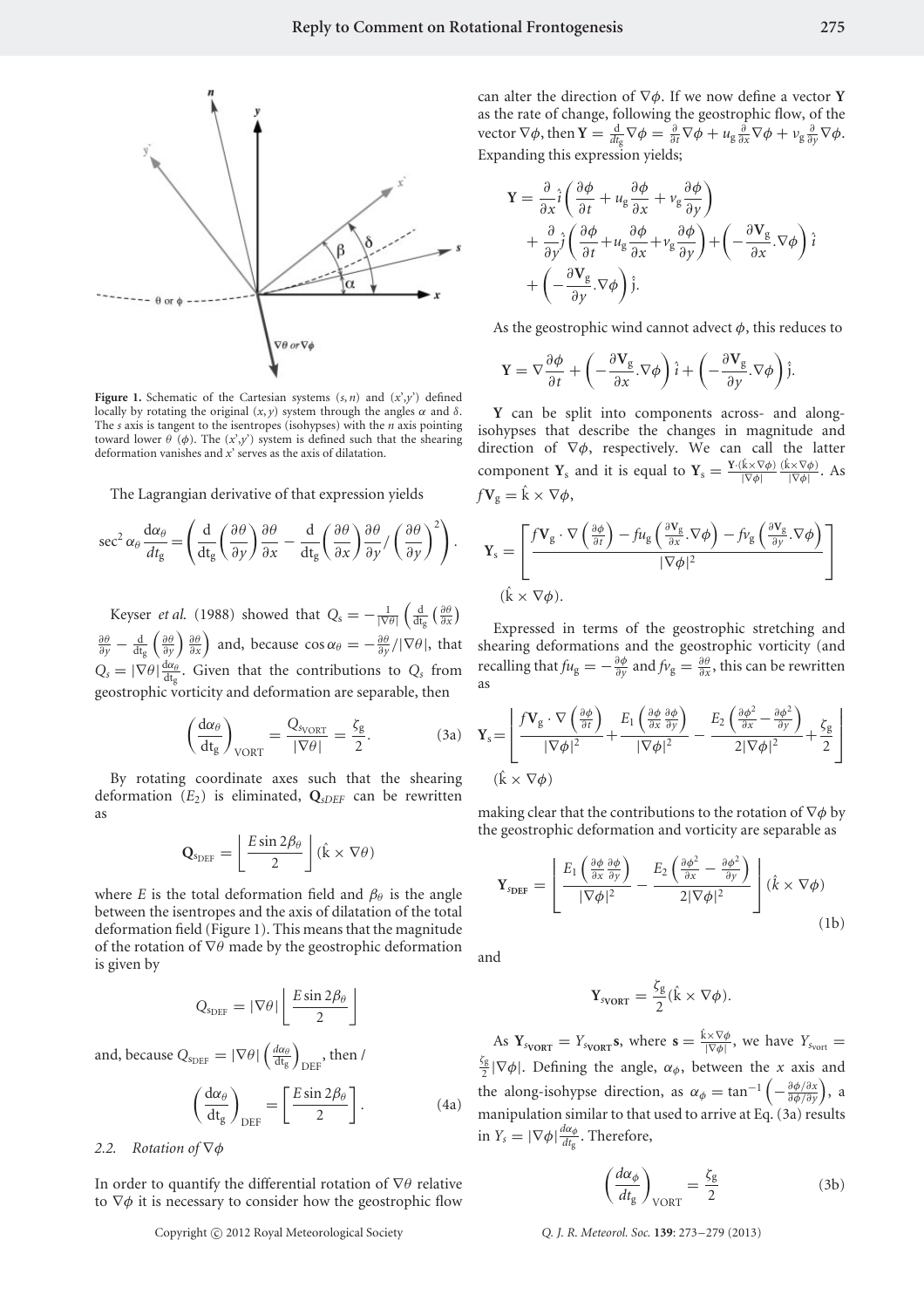demonstrating that the geostrophic vorticity contributes identically to the rotation of ∇*φ* and of ∇*θ*.

It should be noted that upon defining the Lagrangian derivative operator as  $\frac{d}{dt} = \frac{\partial}{\partial t} + u \frac{\partial}{\partial x} + v \frac{\partial}{\partial y} + \omega \frac{\partial}{\partial p}$  as in SD99, the vector **Y** becomes

$$
\mathbf{Y} = g \nabla w - \left(\frac{\partial \mathbf{V}}{\partial x} \cdot \nabla \phi\right) \hat{i} - \left(\frac{\partial \mathbf{V}}{\partial y} \cdot \nabla \phi\right) \hat{j} + \frac{\mathrm{RT}}{\mathrm{p}} \nabla \omega. \quad (5)
$$

As the vorticity and deformation contributions reside in the middle two terms of Eq. (5), it can be shown (Appendix) that terms similar to Eqs (1b) and (2b) arise from use of the full wind, leading to the result that the vorticity of the full wind also rotates ∇*θ* and ∇*φ* equally. It follows that the vorticity cannot differentially rotate the isentropes relative to the isohypses and, therefore, cannot be responsible for initiating along-flow geostrophic temperature advection.

In light of this result, the calculations called for by Schultz (2012) to remedy a perceived shortcoming in LM10, calculations identical to those employed by SD99 and SS02, are not necessary to address the initiation of along-flow geostrophic cold air advection. Instead, the role of geostrophic deformation in rotating ∇*θ* and ∇*φ* should be considered.

As the rotation of ∇*φ* by the geostrophic deformation (Eq. (1b)) has the same form as Eq. (1a), equivalent manipulations lead to the similar geometric form,

$$
\mathbf{Y}_{\text{sDEF}} = \frac{E \sin 2\beta_{\phi}}{2} (\hat{\mathbf{k}} \times \nabla \phi)
$$

where  $\beta_\phi$  is the angle between the isohypses and the axis of dilatation of the total deformation field. Dividing by **s** yields  $Y_{\text{sDEF}} = |\nabla \phi| \frac{E \sin 2\beta_{\phi}}{2} = |\nabla \phi| \left( \frac{d\alpha_{\phi}}{dt_{\text{g}}} \right)$ DEF . Therefore,

$$
\left(\frac{d\alpha_{\phi}}{dt_{g}}\right)_{\text{DEF}} = \frac{E\sin 2\beta_{\phi}}{2}.
$$
 (4b)

Comparison of Eqs (4a) and (4b) reveals that if the flow is equivalent barotropic (i.e. *θ* and *φ* are everywhere parallel so that  $\beta_{\theta} = \beta_{\phi}$ ), then the geostrophic<sup>†</sup> flow rotates  $\nabla \theta$ and ∇*φ* equally and cannot create regions of geostrophic temperature advection. In the case when these scalar fields are *not* parallel, the potential exists for geostrophic deformation (and *only* the deformation) to differentially rotate ∇*θ* relative to ∇*φ*. A measure of this potential is

$$
\left(\frac{d\alpha_{\theta}}{dt_{g}}\right)_{\text{DEF}} - \left(\frac{d\alpha_{\phi}}{dt_{g}}\right)_{\text{DEF}} = \frac{E}{2}[\sin 2\beta_{\theta} - \sin 2\beta_{\phi}].
$$

When this expression is positive (negative), ∇*θ* is rotated cyclonically (anticyclonically) relative to∇*φ* and geostrophic cold (warm) air advection is encouraged. The Cartesian expression of this relationship, more amenable to direct calculation from modern gridded analyses, takes the form

$$
\left(\frac{d\alpha_{\theta}}{dt_{g}}\right)_{\text{DEF}} - \left(\frac{d\alpha_{\phi}}{dt_{g}}\right)_{\text{DEF}}
$$
\n
$$
= \frac{1}{|\nabla\theta|^{2}} \left[ E_{1} \frac{\partial \theta}{\partial x} \frac{\partial \theta}{\partial y} - \frac{E_{2}}{2} \left( \frac{\partial \theta^{2}}{\partial x} - \frac{\partial \theta^{2}}{\partial y} \right) \right]
$$
\n
$$
- \frac{1}{|\nabla\phi|^{2}} \left[ E_{1} \frac{\partial \phi}{\partial x} \frac{\partial \phi}{\partial y} - \frac{E_{2}}{2} \left( \frac{\partial \phi^{2}}{\partial x} - \frac{\partial \phi^{2}}{\partial y} \right) \right] \tag{6}
$$

Copyright (C) 2012 Royal Meteorological Society

Thus, it is possible to calculate the differential rotation of ∇*θ* relative to ∇*φ* that is forced by the geostrophic deformation. We suggest that this measure, multiplied by |∇*θ*|(by analogy to Eqs (3a) and (4a)) defines what might be termed the *effective horizontal rotational frontogenesis* – that portion of the horizontal rotational frontogenesis that can actually modify the geostrophic temperature advection. A comparison of this effective horizontal rotational frontogenesis with the rotational frontogenesis associated with tilting  $\left(-\frac{\partial \theta}{\partial p} \frac{\partial \omega_{\text{QG}}}{\partial s}\right)$  at a representative time from the case examined in LM10 is shown in Figure 2. It is clear that the effective horizontal rotational frontogenesis (Figure 2a) is much smaller than that afforded by tilting (Figure 2b), suggesting a predominant role for tilting in changing the geostrophic temperature advection.

Lang and Martin (2010) proposed a conceptual model, illustrated in their figure 13, which suggested that the development of along-flow geostrophic cold air advection was dependent on both kinematic rotation of ∇*θ* and alongflow tilting. Given the re-evaluation of the kinematics offered in this response, it is likely that rotation by deformation provides the kinematic contribution that we mistakenly attributed to the vorticity in our original paper. We are currently undertaking the calculations necessary to reexamine the various contributions to this important process.

#### **3. Comments on upper-level front climatologies**

Schultz (2012) claims that observed climatologies of upperlevel fronts do not support statements in LM10 regarding an 'observed preference' for the development of upper-level fronts in northwesterly flow. In support of his criticism, he cites a climatology of upper-level fronts presented in SD99 in which a preference for southwesterly flow is revealed. We believe that the SD99 climatology is biased toward identification of upper-level fronts in southwesterly flow by virtue of the manner in which it was constructed.

Schultz and Doswell (1999) used the National Meteorological Center (NMC) Daily Weather Map series for six winter seasons (December–February of 1988–89 through to 1993–94) to identify surface cyclones that crossed the west coast of North America between 35◦N and 60◦N. Once such surface cyclones were identified, the corresponding 500 hPa analyses were used to construct the climatology of the associated upper-level fronts. As illustrated by Roebber (1984, figure 10(b)), the region along the west coast of North America, from northern California to Alaska (approximately from 35◦N to 60◦N), is a characteristic region for dissipation of surface cyclones. Dissipating extratropical cyclones are typically occluded and characterized by southwesterly flow aloft. Analysis of cyclone tracks in the Gulf of Alaska region by Campa and Wernli (2012, figure 5(d)) also demonstrate the preference for West Coast landfalling cyclones to exhibit southwesterly flow aloft. As a result, basing a climatology of upper-level fronts on their association with landfalling cyclones along the west coast of North America introduces a notable bias toward upper-level fronts in southwesterly flow. We contend that a climatology so constructed is not likely to be representative of the variety of cases observed over North America and to suggest otherwise serves only to reinforce the original bias.

In order to address this concern, we have constructed a four-year climatology of North American upper-level fronts occurring in December–February of 2007–08 through to

<sup>†</sup>The results in (4a) and (4b) are also true for formulations using the full wind as is shown in the Appendix.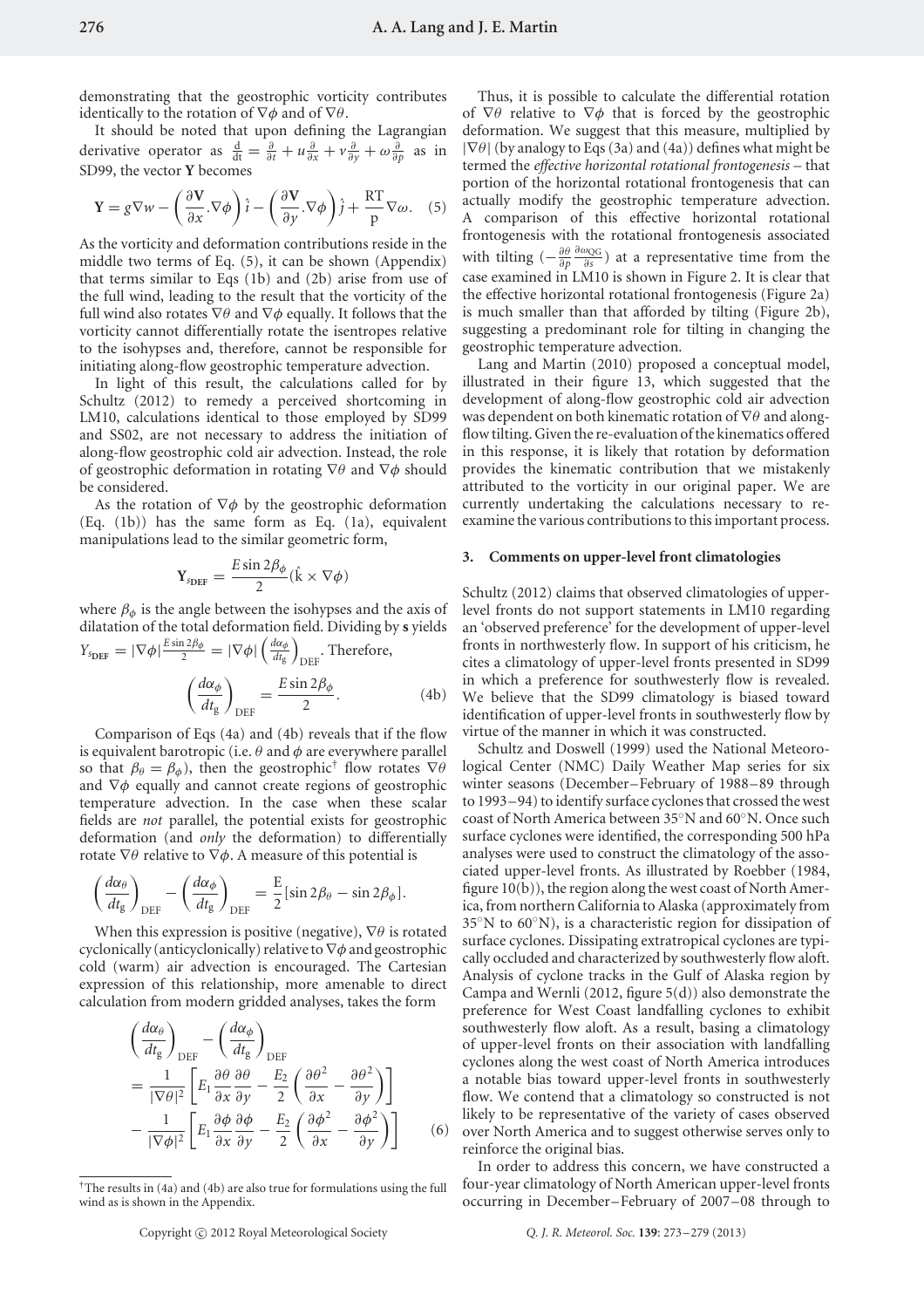

Figure 2. (a) Effective horizontal rotational frontogenesis (see text for explanation) and potential temperature at 400 hPa at 1200 UTC 12 November 2003. Bold solid (dashed) lines are effective horizontal rotational frontogenesis labelled in units of  $10^{-10}$  K m<sup>-1</sup>s<sup>-1</sup> and contoured every 5 (−5) × 10<sup>-10</sup> K m<sup>-1</sup>s<sup>-1</sup> beginning at 5 (−5) × 10<sup>-10</sup> K m<sup>-1</sup>s<sup>-1</sup>. Potential temperature labelled in K and contoured every 3 K. (b) Tilting rotational frontogenesis and potential temperature at 400 hPa at 1200 UTC 12 November 2003. Tilting frontogenesis labeled as in (a) but contoured every 10 (−10) ×  $10^{-10}$  K m<sup>-1</sup>s<sup>-1</sup> beginning at 10 (-10) × 10<sup>-10</sup> K m<sup>-1</sup>s<sup>-1</sup>. Potential temperature labeled and contoured as in (a).

2010–11. The analysis region was a box centred over North America, from 25◦N to 60◦N and 60◦W to 130◦W. Using the twice-daily (0000 UTC and 1200 UTC) National Centers for Environmental Prediction's (NCEP's) Global Forecast System (GFS) analyses (at  $1° \times 1°$  resolution), the value and location of the maximum magnitude of the potential temperature gradient (|∇*θ*|) at 500 hPa within the box were recorded. The data were then sorted by the |∇*θ*|, keeping only the 483 instances in which the  $|\nabla \theta| > 6$  K (100 km)<sup>-1</sup>. Beginning with the case exhibiting the maximum |∇*θ*| (13.8 K (100 km)<sup>-1</sup> on 28 December 2008), subsequent instances that were not at least 60 h removed from a stronger case were eliminated from the data set. This filtering resulted in 104 unique cases, or roughly 24–28 cases per winter. These cases were then placed into one of eight wind-direction bins based on wind direction at the location of the maximum 500 hPa  $|\nabla \theta|^*$ .

Table 1 contains the results of this North American climatology of upper-level fronts. The analysis reveals notably different results than those presented in the SD99 climatology. Of the 104 upper-level front cases examined here only 25% (26 cases) occurred in southwesterly flow, compared with 44% in the SD99 climatology. Likewise, more upper front cases were present in northwesterly flow, 30.7% (32 cases), compared with only 14% in the SD99 analysis. When expanded to all cases with a northerly component to the wind, this group made up 39.6% (42 cases) of the North American climatology. In addition, the northwesterly (southwesterly) flow North American upper-level fronts tended to form in the western (eastern) half of the continent.

These results are further illustrated by considering event-centred composites of the four most common winddirection groups shown in Figure 3. These composites are based upon the synoptic times of greatest intensity for the 104 unique events identified in the climatology. Note the clear eastward progression of event-types across North America with northerly flow events (Figure 3a) farthest west and southwesterly flow events (Figure 3d) farthest east. We are currently constructing composites from all 483 instances of strong upper tropospheric fronts in order to identify additional aspects of the life cycle of these features.

The results from this new climatology offer compelling evidence that the LM10 case is indeed representative for its location and that there is an 'observed preference' for northwesterly flow upper level fronts in western North America. These preliminary results make clear that the SD99 climatology has limited applicability to cases that occur over North America. The discrepancies between the two climatologies are being further considered in current research on this subject.

#### **Appendix**

Keyser *et al.* (1988) showed that the rotational frontogenesis vector is given by

$$
\mathbf{F}_s = F_s \mathbf{s} = \frac{|\nabla \theta|}{2} [\zeta + E \sin 2\beta_\theta] \left( \frac{\hat{\mathbf{k}} \times \nabla \theta}{|\nabla \theta|} \right).
$$

They further showed that  $F_s = |\nabla \theta| \frac{d\alpha_\theta}{dt}$  where  $\alpha_\theta$  is the angle between the *x*-axis and the isentropes. Schultz and Doswell (1999) expanded this expression by defining the Lagrangian operator as  $\frac{d}{dt} = \frac{\partial}{\partial t} + u\frac{\partial}{\partial x} + v\frac{\partial}{\partial y} + \omega\frac{\partial}{\partial p}$ . Their expression for  $F_s$  is given by

$$
F_s = \frac{|\nabla \theta|}{2} [\zeta + E \sin 2\beta_\theta] + \frac{1}{|\nabla \theta|} \left(\frac{\partial \theta}{\partial p}\right) [\hat{\mathbf{k}} \cdot (\nabla_{\mathbf{h}} \omega \times \nabla_{\mathbf{h}} \theta)]
$$

demonstrating that contributions to rotation of ∇*θ* made by vorticity and deformation are not changed by expansion to the third dimension. Thus, employing the full wind,

<sup>‡</sup>There were no members in the Southerly, Easterly, or Southeasterly flow categories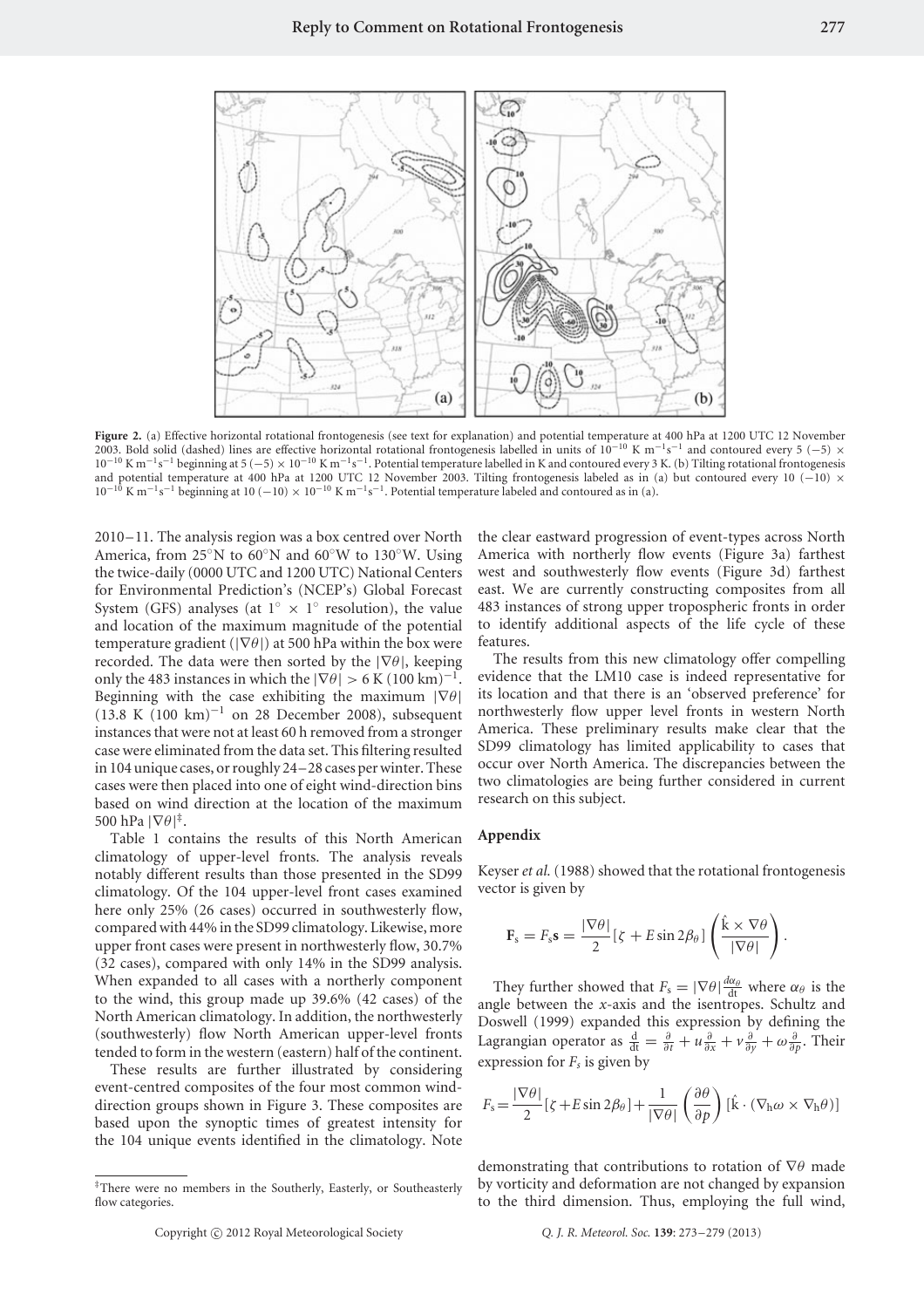Table 1. Statistics of North American upper-level front cases, December to February 2007–08 to 2010–11.

| Wind direction       | Northeasterly                 | Northerly                                                   | Northwesterly                   | Westerly                        | Southwesterly                   |  |
|----------------------|-------------------------------|-------------------------------------------------------------|---------------------------------|---------------------------------|---------------------------------|--|
| Wind direction range | $22.5^{\circ} - 67.4^{\circ}$ | $337.5^{\circ} - 360^{\circ}$ or $0^{\circ} - 22.4^{\circ}$ | $292.5^{\circ} - 337.4^{\circ}$ | $247.5^{\circ} - 292.4^{\circ}$ | $202.5^{\circ} - 247.4^{\circ}$ |  |
| Number in bin        |                               |                                                             | 32                              | 36                              | 26                              |  |
| Percentage of total  | 1.6                           | 7.7                                                         | 30.7                            | 34.6                            | 25.0                            |  |
| Centre latitude      | NA                            | $40.25^\circ$ N                                             | $40.66^{\circ}$ N               | $35.75^\circ$ N                 | $38.35^\circ$ N                 |  |
| Centre longitude     | NA                            | $117.13^{\circ}$ W                                          | $105.66^{\circ}$ W              | $90.33^{\circ}$ W               | $88.69^\circ$ W                 |  |
|                      |                               |                                                             |                                 |                                 |                                 |  |

NA, not applicable.



**Figure 3.** Composite analysis of December, January and February upper tropospheric fronts from the cases used in the four winter (2007–08 through to 2010–11) climatology presented in Table 1. The cases are binned by prevailing upper level flow direction with (a) northerly flow cases, (b) northwesterly flow cases, (c) westerly flow cases and (d) southwesterly flow cases. For all composites, the 500 hPa geopotential height is contoured (thick) every 100 m,  $\theta$  is contoured (dashed) every 3 K, geostrophic temperature adv <sup>×</sup> <sup>10</sup>−<sup>4</sup> K s−1, and *<sup>ω</sup>* is shaded every 1 bar s−<sup>1</sup> with ascent (descent) in orange (blue).

the separable contributions to  $\frac{d\alpha_\theta}{dt}$  made by vorticity and deformation are  $\left(\frac{d\alpha_{\theta}}{dt}\right)_{VORT} = \frac{\zeta}{2}$  and

$$
\left(\frac{d\alpha_{\theta}}{dt}\right)_{\text{DEF}} = \frac{E \sin 2\beta_{\theta}}{2}.
$$
 (A1)

Upon defining the Lagrangian derivative operator as  $\frac{d}{dt} = \frac{\partial}{\partial t} + u \frac{\partial}{\partial x} + v \frac{\partial}{\partial y} + \omega \frac{\partial}{\partial p}$ , the vector **Y** becomes

$$
\mathbf{Y} = g \nabla w - \left(\frac{\partial \mathbf{V}}{\partial x} \cdot \nabla \phi\right) \hat{\imath} - \left(\frac{\partial \mathbf{V}}{\partial y} \cdot \nabla \phi\right) \hat{\jmath} + \frac{RT}{p} \nabla \omega.
$$
\n(A2)

The rate of change of the direction of ∇*φ* following the flow is given by

$$
\mathbf{Y}_s = \frac{\mathbf{Y} \cdot (\hat{\mathbf{k}} \times \nabla \phi)}{|\nabla \phi|} \frac{(\hat{\mathbf{k}} \times \nabla \phi)}{|\nabla \phi|}.
$$
 (A3)

As only the middle two terms of Eq. (A2) contain derivatives of the horizontal wind, the contributions of vorticity and deformation to rotation of ∇*φ* reside within the sum of those terms. Thus,

$$
\mathbf{Y}_{\text{SDEF+VORT}} = \left[ \left( -\frac{\partial \mathbf{V}}{\partial x} \cdot \nabla \phi \right) \left( -\frac{\partial \phi}{\partial y} \right) + \left( -\frac{\partial \mathbf{V}}{\partial y} \cdot \nabla \phi \right) \left( \frac{\partial \phi}{\partial x} \right) \right]
$$
\n
$$
\left( \frac{\hat{\mathbf{k}} \times \nabla \phi}{|\nabla \phi|^2} \right) \tag{A4}
$$

which can be rewritten as

$$
\mathbf{Y}_{\text{SDEF+VORT}} = \begin{bmatrix} E_1 \frac{\partial \phi}{\partial x} \frac{\partial \phi}{\partial y} \\ |\nabla \phi| \end{bmatrix} - \frac{E_2 \left( \frac{\partial \phi^2}{\partial x} - \frac{\partial \phi^2}{\partial y} \right)}{2|\nabla \phi|} + \frac{|\nabla \phi| \zeta}{2} \Bigg]
$$
\n
$$
\left( \frac{\hat{\mathbf{k}} \times \nabla \phi}{|\nabla \phi|} \right)
$$
\n(A5)

or

$$
\mathbf{Y}_{\text{SDEF+VORT}} = \frac{|\nabla \theta|}{2} [\zeta + E \sin 2\beta_{\phi}] \left( \frac{\hat{\mathbf{k}} \times \nabla \phi}{|\nabla \theta|} \right) \tag{A6}
$$